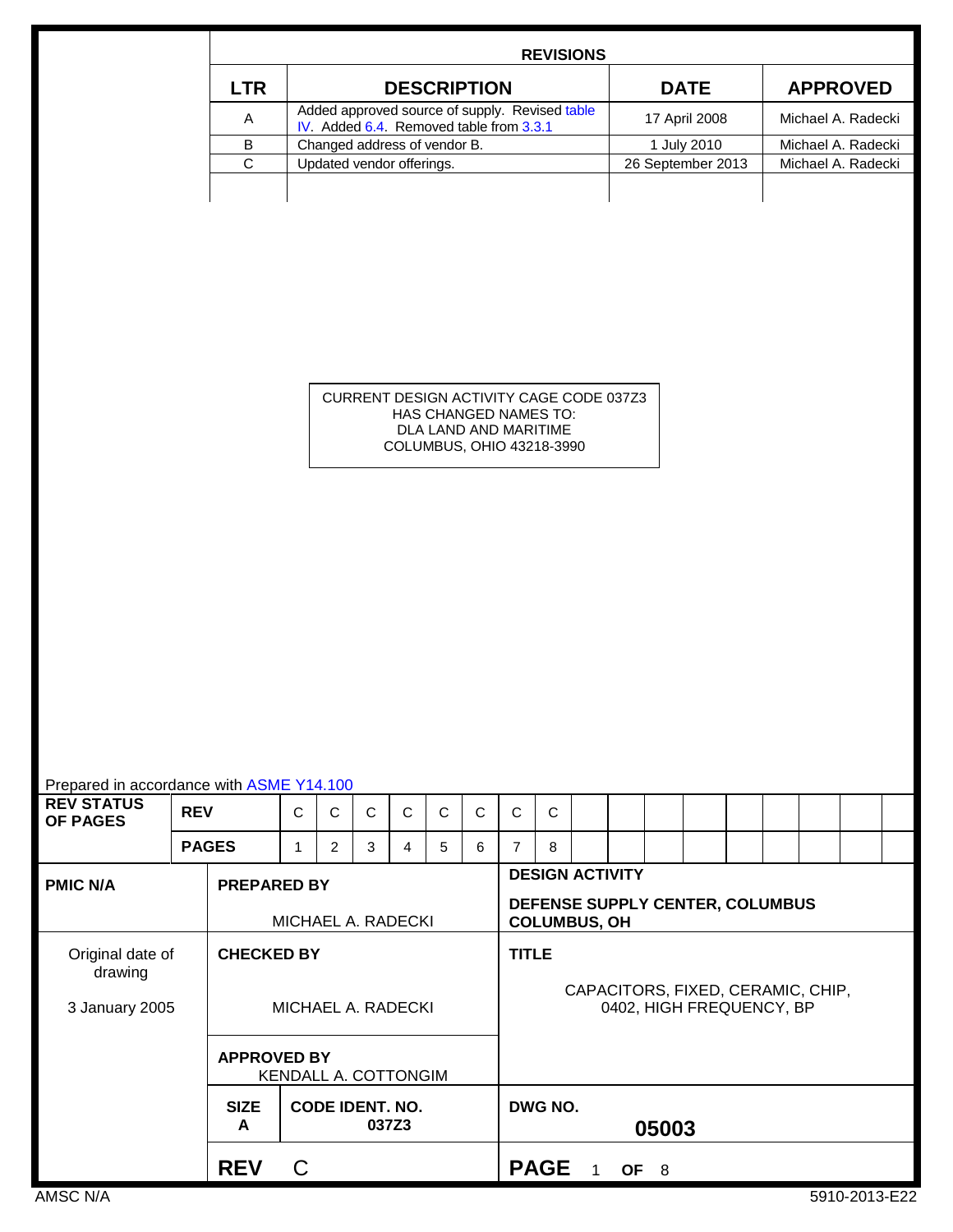- 1. SCOPE
- 1.1 Scope. This drawing an[d MIL-PRF-55681](http://www.landandmaritime.dla.mil/Downloads/MilSpec/Docs/MIL-PRF-55681/prf55681.pdf) describe the requirements for ceramic, chip.
- <span id="page-1-0"></span>1.2 Part or Identifying Number (PIN) The complete PIN is as follows:



1.2.1 Capacitance value. The nominal capacitance value, expressed in picofarads (pF) is identified by a three digit number; the first two digits represent significant figures and the last digit specifies the number of zeros to follow. When the nominal value is less than 10 pF, the letter "R" is used to indicate the decimal point and the succeeding digit(s) of the group represent significant figure(s). 1R0 indicates 1.0 pF; R75 indicates .75 pF; and 0R5 indicates 0.5 pF. See [table IV](#page-6-0) for values.

1.2.2 Voltage. The rated voltage for continuous operation at +125°C is identified by a single letter as shown in table I.

| Symbol | Rated voltage (volts, dc) |
|--------|---------------------------|
|        | 25                        |
|        | 50                        |
|        | 100                       |
|        | 200                       |

#### TABLE I. Rated voltage.

1.2.3 Capacitance tolerance. The capacitance tolerance is identified by a single letter in accordance with table II.

| Symbol | Capacitance tolerance $(\pm)$ |
|--------|-------------------------------|
| А      | $.05$ pF                      |
| В      | $.1$ pF                       |
| C      | .25 pF                        |
| D      | .50 pF                        |
| F      | 1 percent                     |
| G      | 2 percent                     |
| J.     | 5 percent                     |
| Κ      | 10 percent                    |
|        | 20 percent                    |

TABLE II. Capacitance tolerance.

1.2.4 Termination finish. Termination finish is identified by a single letter as shown in table III.

TABLE III. Termination finish.

| Symbol | Termination finish                                                                         |
|--------|--------------------------------------------------------------------------------------------|
| М      | Palladium-silver                                                                           |
|        | Base metallization-barrier metal-tinned (tin/lead alloy, with a minimum of 4 percent lead) |

| DEFENSE SUPPLY CENTER, COLUMBUS | <b>SIZE</b> | CODE IDENT NO. | DWG NO. |  |
|---------------------------------|-------------|----------------|---------|--|
| <b>COLUMBUS, OHIO</b>           | A           | 037Z3          | 05003   |  |
|                                 |             | REV C          | PAGF    |  |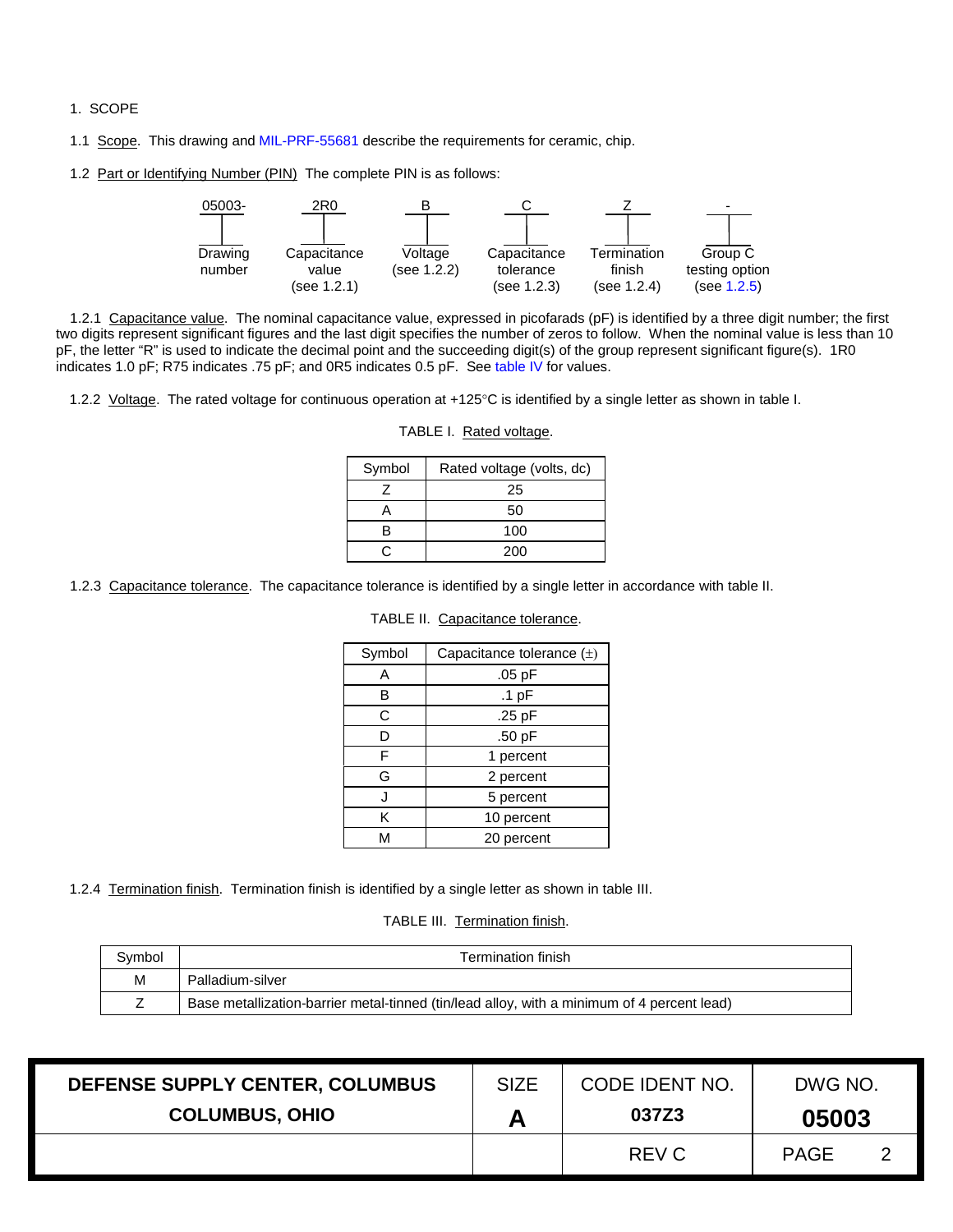<span id="page-2-0"></span>1.2.5 Group C testing option. To requir[e MIL-PRF-55681](http://www.landandmaritime.dla.mil/Downloads/MilSpec/Docs/MIL-PRF-55681/prf55681.pdf) group C testing, use the appropriate letter from the table below. If group C testing is not desired, leave this location blank. NOTE: Ordering group C options that contain a 2,000 hour life test may extend the processing time by 90 days or more.

| Letter | Group C testing option    |
|--------|---------------------------|
| C.     | Full group C              |
|        | 2,000 hour life test only |
| м      | 1,000 hour life test only |
|        | Low voltage humidity only |
| NI/A   | No group C testing.       |

## 2. APPLICABLE DOCUMENTS

2.1 General. The documents listed in this section are specified in sections 3, 4 and 5 of this specification. This section does not include documents cited in other sections of this specification or recommended for additional information or as examples. While every effort has been made to ensure the completeness of this list, document users are cautioned that they must meet all specified requirements of documents in sections 3 and 4 of this specification, whether or not they are listed.

### 2.2 Government documents.

2.2.1 Specifications, standards, and handbooks. The following specifications, standards, and handbooks form a part of this document to the extent specified herein. Unless otherwise specified, the issues of these documents are those cited in the solicitation or contract (See [6.2\)](#page-5-1).

## DEPARTMENT OF DEFENSE SPECIFICATIONS

[MIL-PRF-55681](http://www.landandmaritime.dla.mil/Downloads/MilSpec/Docs/MIL-PRF-55681/prf55681.pdf) - Capacitor, Chip, Multiple Layer, Fixed, Unencapsulated, Ceramic Dielectric, Established Reliability and Non-Established Reliability, General Specification For.

## DEPARTMENT OF DEFENSE STANDARDS

| MIL-STD-202 |  | Electronic and Electrical Component Parts, Test Methods for. |  |  |  |
|-------------|--|--------------------------------------------------------------|--|--|--|
|-------------|--|--------------------------------------------------------------|--|--|--|

[MIL-STD-1285](http://www.landandmaritime.dla.mil/Downloads/MilSpec/Docs/MIL-std-1285/std1285.pdf) - Marking of Electrical and Electronic Parts.

(Copies of these documents are available online a[t http://quicksearch.dla.mil/](http://quicksearch.dla.mil/) or from the Standardization Document Order Desk, 700 Robbins Avenue, Building 4D, Philadelphia, PA 19111-5094.)

2.3 Order of precedence. Unless otherwise noted herein or in the contract, in the event of a conflict between the text of this document and the references cited herein, the text of this document takes precedence. Nothing in this document, however, supersedes applicable laws and regulations unless a specific exemption has been obtained.

### 3. REQUIREMENTS

3.1 Item requirements. The individual item requirements shall be in accordance wit[h MIL-PRF-55681,](http://www.landandmaritime.dla.mil/Downloads/MilSpec/Docs/MIL-PRF-55681/prf55681.pdf) and as specified herein. These capacitors shall be capable of meeting all electrical, environmental, and mechanical requirements of [MIL-PRF-55681,](http://www.landandmaritime.dla.mil/Downloads/MilSpec/Docs/MIL-PRF-55681/prf55681.pdf) unless otherwise stated.

3.2 Interface and physical dimensions. The interface and physical dimensions shall be as specified in [MIL-PRF-55681](http://www.landandmaritime.dla.mil/Downloads/MilSpec/Docs/MIL-PRF-55681/prf55681.pdf) and herein (see [figure 1\)](#page-3-1).

3.2.1 Tin plated finishes. Tin plating is prohibited as a final finish or as an undercoat. Tin-lead (Sn-Pb) finishes are acceptable provided that the minimum lead content is 4 percent (see [6.4\)](#page-5-0).

| DEFENSE SUPPLY CENTER, COLUMBUS | <b>SIZE</b> | CODE IDENT NO. | DWG NO.     |    |
|---------------------------------|-------------|----------------|-------------|----|
| <b>COLUMBUS, OHIO</b>           |             | 037Z3          | 05003       |    |
|                                 |             | REV C          | <b>PAGE</b> | -3 |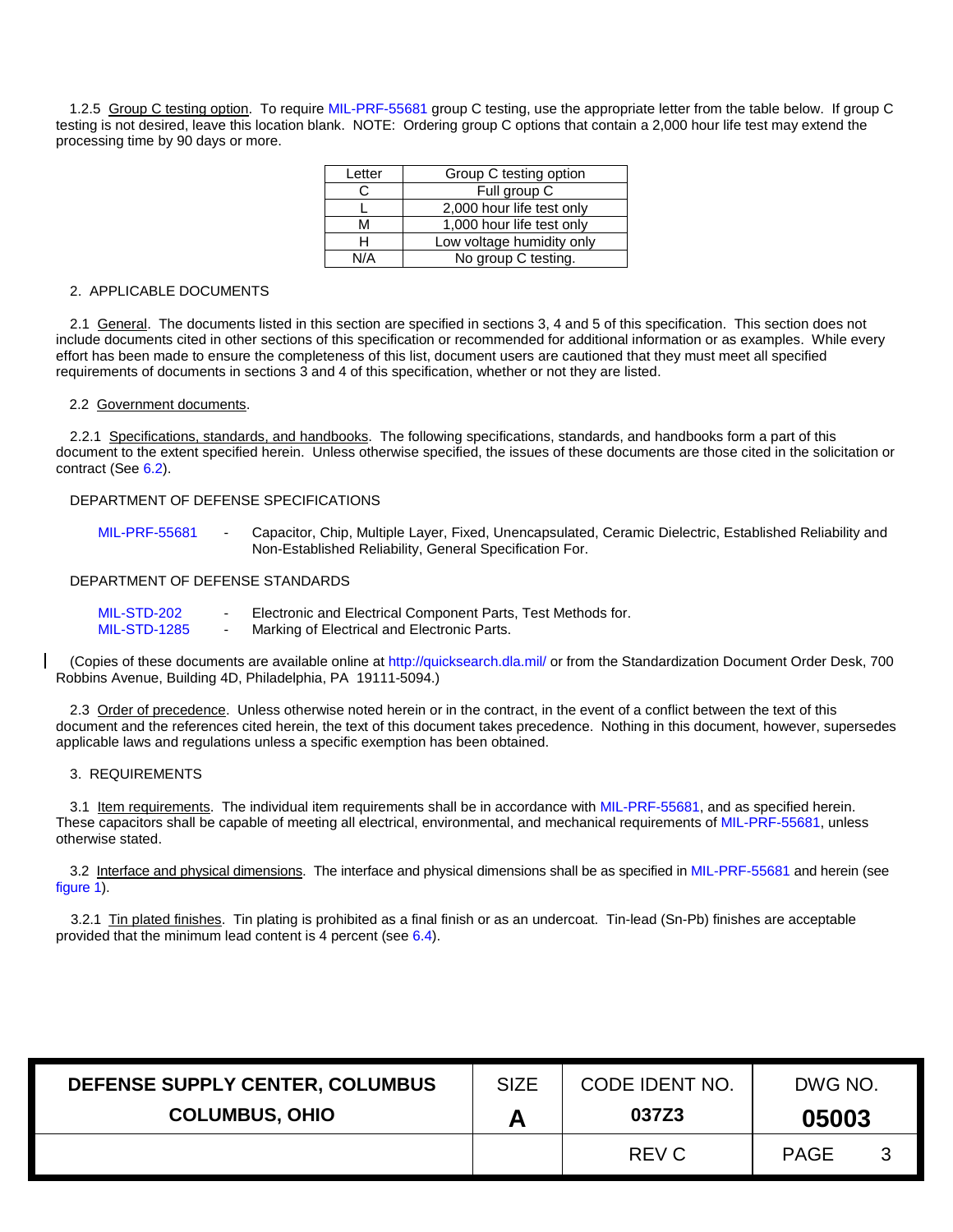<span id="page-3-1"></span>

|       |       | <b>Dimensions</b> |       | Inches | mm   |
|-------|-------|-------------------|-------|--------|------|
|       |       |                   |       | .004   | 0.10 |
|       | W     |                   |       | .006   | 0.15 |
| ±.004 | ±.004 | Max               | ±.006 | .010   | 0.25 |
|       |       |                   |       | .020   | 0.51 |
|       |       |                   |       | .024   | 0.61 |
| .040  | .020  | .024              | .010  | .040   | 1.02 |

NOTES:

- 1. Dimensions are in inches.
- 2. Metric equivalents are given for general information only.
- 3. Dimensions and tolerances are for bare chips. For solder coated terminations (symbol U), add .020 inch (0.51 mm) to the positive length tolerance and .015 inch (0.38 mm) to the positive width and thickness tolerances.

FIGURE 1. Case dimensions and configuration.

## 3.3 Electrical characteristics.

<span id="page-3-0"></span>3.3.1 Dielectric type. The dielectric type shall be BP (±30 ppm/°C) ceramic in accordance with [MIL-PRF-55681.](http://www.landandmaritime.dla.mil/Downloads/MilSpec/Docs/MIL-PRF-55681/prf55681.pdf)

<span id="page-3-2"></span>3.3.2 Capacitance. Capacitance shall be in accordance wit[h table IV](#page-6-0) when measured in accordance with method 305 or MIL-STD-202. The following conditions shall apply:

| $\leq$ 1,000 pF | 1 MHz $\pm$ 50 kHz     |
|-----------------|------------------------|
|                 | 1 V rms $\pm$ .2 V rms |
| $> 1,000$ pF    | 1 kHz $\pm$ 50 Hz      |
|                 | 1 V rms $\pm$ .2 V rms |

| DEFENSE SUPPLY CENTER, COLUMBUS | <b>SIZE</b> | CODE IDENT NO. | DWG NO.     |   |
|---------------------------------|-------------|----------------|-------------|---|
| <b>COLUMBUS, OHIO</b>           | А           | 037Z3          | 05003       |   |
|                                 | REV C       |                | <b>PAGE</b> | 4 |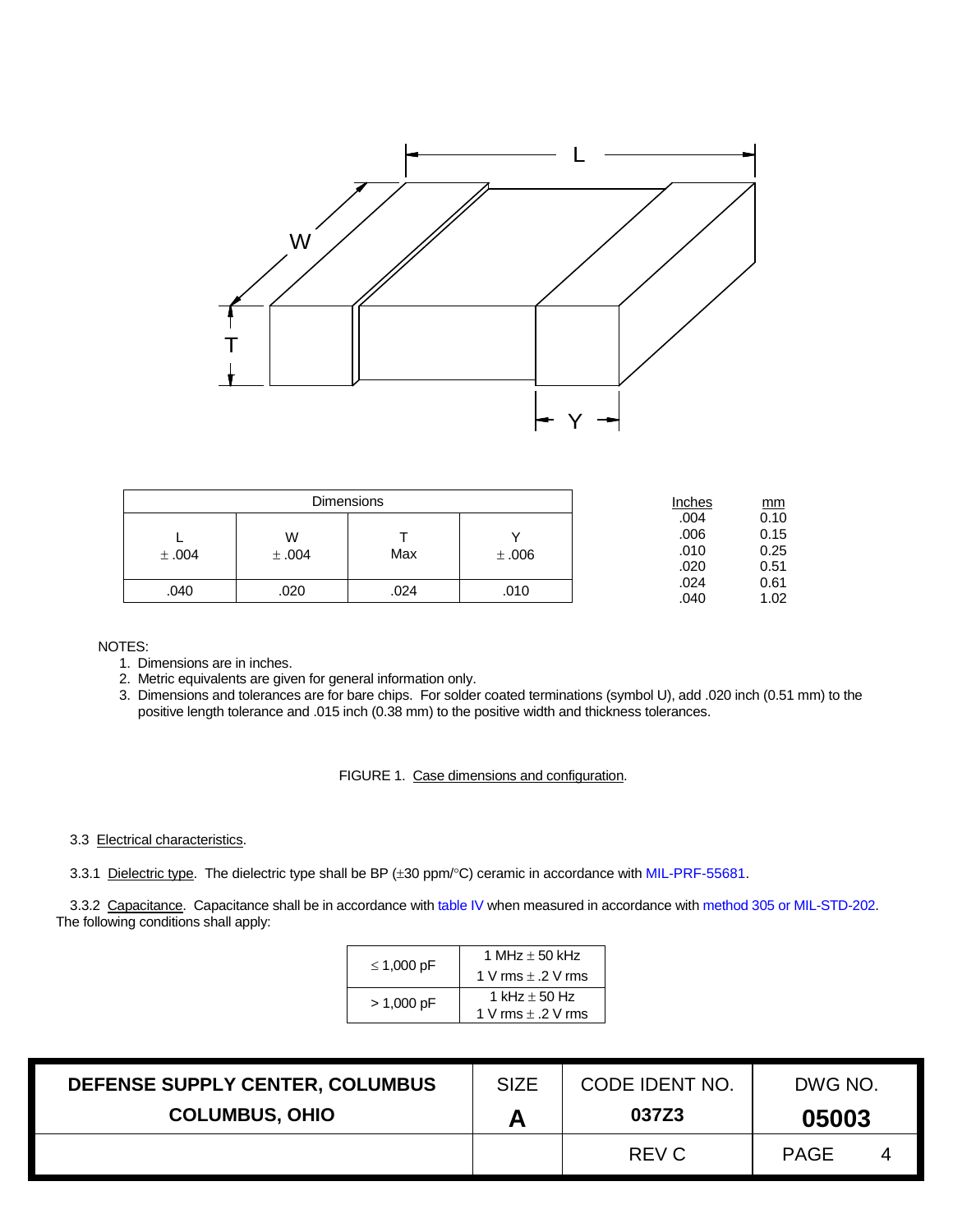3.3.3 Dissipation factor (+25°C). When measured at the frequency and voltage specified in [3.3.2,](#page-3-2) the dissipation factor shall be 0.05 percent.

3.3.4 Insulation resistance. At +25°C: minimum of 100,000 megohms or 1,000 megohm-microfarads, whichever is less. At +125°C: minimum of 1,000 megohms or 10 megohm-microfarads, whichever is less.

3.4 Solderability. In accordance wit[h MIL-PRF-55681,](http://www.landandmaritime.dla.mil/Downloads/MilSpec/Docs/MIL-PRF-55681/prf55681.pdf) except the sample size shall be 5 pieces with zero defectives permitted.

- 3.5 Moisture resistance. In accordance wit[h MIL-PRF-55681,](http://www.landandmaritime.dla.mil/Downloads/MilSpec/Docs/MIL-PRF-55681/prf55681.pdf) with the following exceptions:
	- a. Polarizing voltage shall be rated voltage.
	- b. Testing may be performed on chips with a larger width and/or length as long as they are cut from the same wafer(s) as those used for production.

3.6 Marking. As a minimum, marking shall be on the package due to the small size of the chips. The package marking shall be in accordance with [MIL-STD-1285,](http://www.landandmaritime.dla.mil/Downloads/MilSpec/Docs/MIL-STD-1285/std1285.pdf) except the PIN shall be as specified in paragrap[h 1.2](#page-1-0) with manufacturer's name or CAGE code and date code. The manufacturer may, at their option, mark some information on the chips. Suggested marking is the 2 digit EIA capacitance code.

3.7 Manufacturer eligibility. To be eligible for listing as an approved source of supply, a manufacturer shall be listed on the [MIL-PRF-](http://www.landandmaritime.dla.mil/Downloads/MilSpec/Docs/MIL-PRF-55681/prf55681.pdf)[55681](http://www.landandmaritime.dla.mil/Downloads/MilSpec/Docs/MIL-PRF-55681/prf55681.pdf) Qualified Products List for at least one part, or perform the group A and group C inspections of [MIL-PRF-55681o](http://www.landandmaritime.dla.mil/Downloads/MilSpec/Docs/MIL-PRF-55681/prf55681.pdf)n a sample of parts agreed upon by the manufacturer and DLA Land and Maritime-VA.

3.8 Certificate of compliance. A certificate of compliance shall be required from manufacturers requesting to be an approved source of supply.

3.9 Recycled, recovered, or environmentally preferable materials. Recycled, recovered, or environmentally preferable materials should be used to the maximum extent possible provided that the material meets or exceeds the operational and maintenance requirements, and promotes economically advantageous life cycle costs.

3.10 Workmanship. In accordance wit[h MIL-PRF-55681.](http://www.landandmaritime.dla.mil/Downloads/MilSpec/Docs/MIL-PRF-55681/prf55681.pdf)

- 4. VERIFICATION
- 4.1 Qualification inspection. Qualification inspection is not required.
- 4.2 Conformance inspection.

4.2.1 Inspection of product for delivery. Inspection of product for delivery shall consist of all tests specified in group A of [MIL-PRF-55681.](http://www.landandmaritime.dla.mil/Downloads/MilSpec/Docs/MIL-PRF-55681/prf55681.pdf) ESR testing and PPM testing and calculation are not applicable. When optional group C testing is requested, terminal strength and series resonance are not applicable.

#### 5. PACKAGING

5.1 Packaging. For acquisition purposes, the packaging requirements shall be as specified in the contract or order (see [6.2\)](#page-5-1). When packaging of materiel is to be performed by DoD or in-house contractor personnel, these personnel need to contact the responsible packaging activity to ascertain packaging requirements. Packaging requirements are maintained by the Inventory Control Point's packaging activities within the Military Service or Defense Agency, or within the military service's system commands. Packaging data retrieval is available from the managing Military Department's or Defense Agency's automated packaging files, CD-ROM products, or by contacting the responsible packaging activity.

| DEFENSE SUPPLY CENTER, COLUMBUS | <b>SIZE</b> | CODE IDENT NO. | DWG NO.     |   |  |
|---------------------------------|-------------|----------------|-------------|---|--|
| <b>COLUMBUS, OHIO</b>           |             | 037Z3          | 05003       |   |  |
|                                 |             | REV C          | <b>PAGE</b> | 5 |  |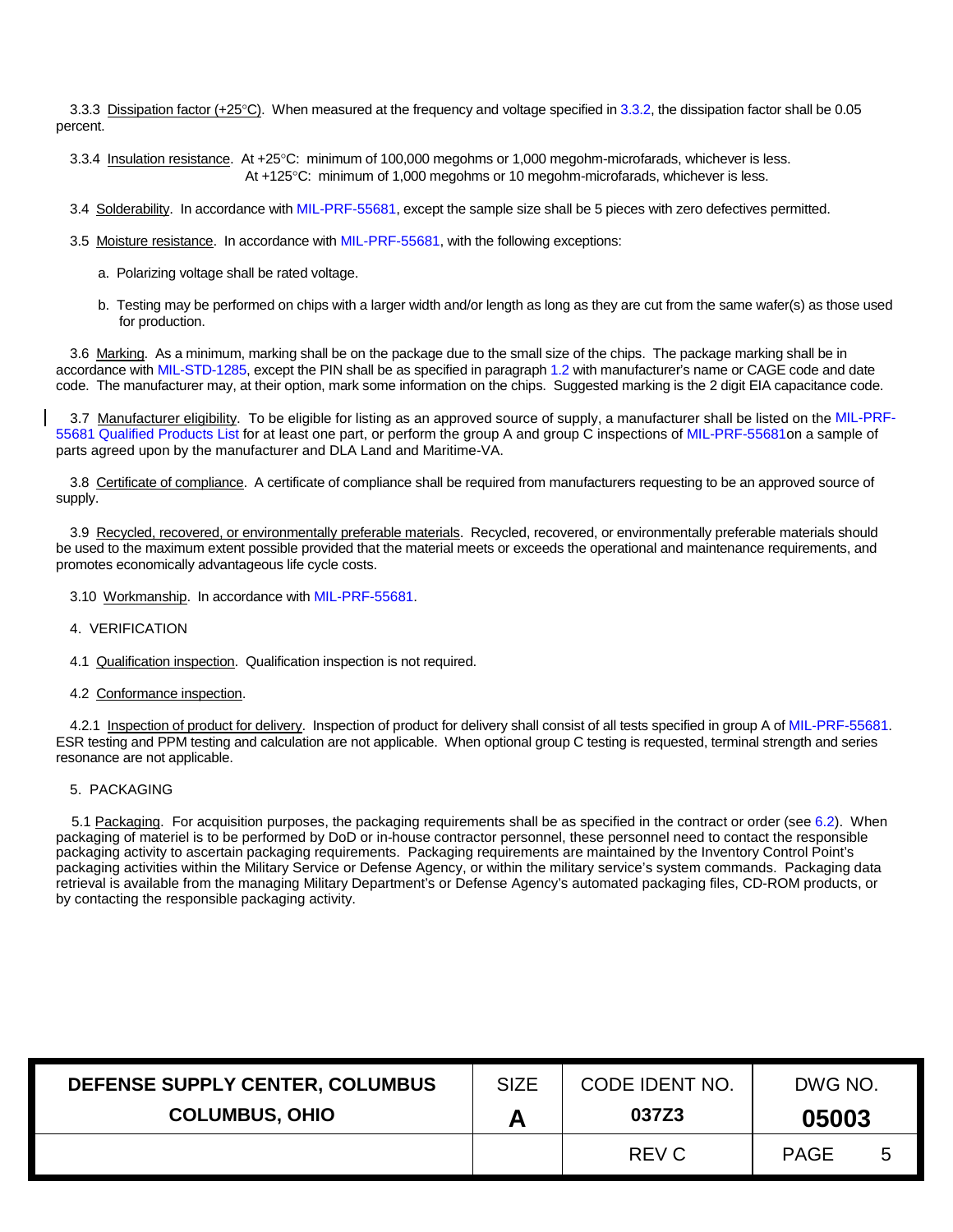# 6. NOTES

(This section contains information of a general or explanatory nature that may be helpful, but is not mandatory.)

6.1 Intended use. Capacitors conforming to this drawing are intended for use when military specifications do not exist and qualified military devices that will perform the required function are not available for OEM application. This drawing is intended exclusively to prevent the proliferation of unnecessary duplicate specifications, drawings, and stock catalog listings. When a military specification exists and the product covered by this drawing has been qualified for listing, this drawing becomes obsolete and will not be used for new design.

<span id="page-5-1"></span>6.2 Ordering data. The contract or purchase order should specify the following:

- a. Complete PIN (see [1.2\)](#page-1-0).
- b. Requirements for delivery of one copy of the conformance inspection data or certificate of compliance that parts have passed conformance inspection with each shipment of parts by the manufacturer.
- c. Requirements for notification of change of product to acquiring activity, if applicable.
- d. Requirements for packaging and packing.

6.3 Replaceability. Capacitors covered by this drawing will replace the same commercial device covered by a contractor-prepared specification or drawing.

<span id="page-5-0"></span>6.4 Tin whisker growth. The use of alloys with tin content greater than 97 percent, by mass, may exhibit tin whisker growth problems after manufacture. Tin whiskers may occur anytime from a day to years after manufacture and can develop under typical operating conditions, on products that use such materials. Conformal coatings applied over top of a whisker-prone surface will not prevent the formation of tin whiskers. Alloys of 3 percent lead, by mass, have shown to inhibit the growth of tin whiskers. For additional information on this matter, refer t[o ASTM-B545](http://global.ihs.com/) (Standard Specification for Electrodeposited Coatings of Tin).

6.5 Users of record. Coordination of this document for future revisions is coordinated only with the approved sources of supply and the users of record of this document. Requests to be added as a recorded user of this drawing may be achieved online at [capacitorfilter@dla.mil](mailto:capacitorfilter@dla.mil) or if in writing to: DLA Land and Maritime, ATTN: VAT, Post Office Box 3990, Columbus, OH 43218-3990 or by telephone (614) 692-4709 or DSN 850-4709.

6.6 Changes from previous issue. The margins of this specification are marked with vertical lines to indicate where changes from the previous issue were made. This was done as a convenience only and the Government assumes no liability whatsoever for any inaccuracies in these notations. Bidders and contractors are cautioned to evaluate the requirements of this document based on the entire content irrespective of the marginal notations and relationship to the last previous issue.

| DEFENSE SUPPLY CENTER, COLUMBUS | <b>SIZE</b> | CODE IDENT NO. | DWG NO.     |   |  |
|---------------------------------|-------------|----------------|-------------|---|--|
| <b>COLUMBUS, OHIO</b>           |             | 037Z3          | 05003       |   |  |
|                                 |             | REV C          | <b>PAGE</b> | 6 |  |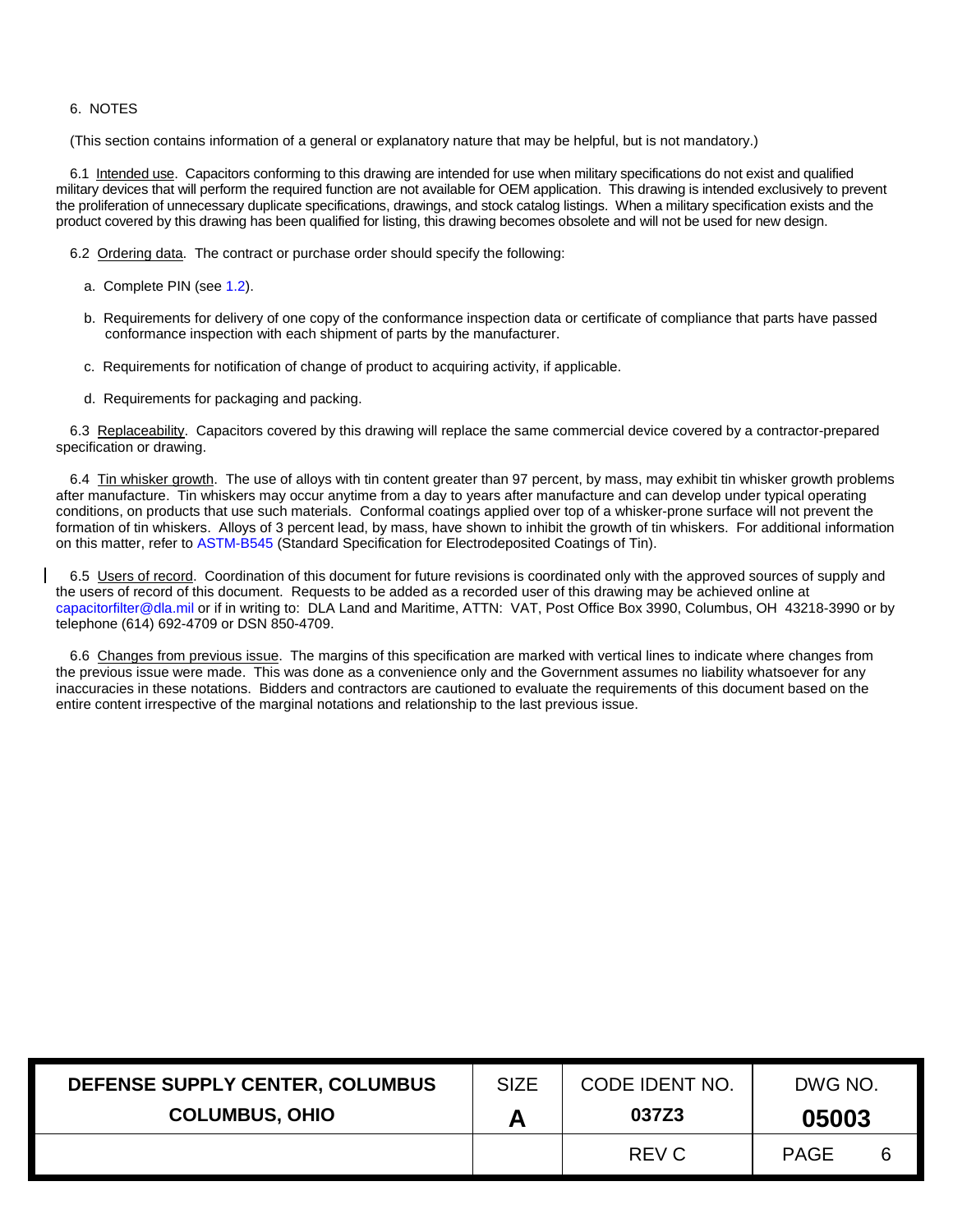|             |                         |                       | <b>ATC</b><br>VISHAY 2/               |           |           |   |   |   |                               |           |   |   |
|-------------|-------------------------|-----------------------|---------------------------------------|-----------|-----------|---|---|---|-------------------------------|-----------|---|---|
| <b>DSCC</b> |                         | Vendor B<br>Available |                                       |           | Vendor A  |   |   |   |                               |           |   |   |
| Drawing     | Capacitance             |                       | Available voltages Available voltages |           |           |   |   |   |                               |           |   |   |
| 05003-1/    | рF                      | tolerances            | Ζ                                     | Α         | в         | C | κ | Ζ | Α                             | В         | C | κ |
|             |                         |                       | 25                                    | 50        |           |   |   |   | 100 200 250 25 50 100 200 250 |           |   |   |
| $0R1 - - -$ | .1                      | A, B                  |                                       | $\bullet$ | $\bullet$ |   |   |   |                               |           |   |   |
| $0R2 - - -$ | $\overline{.2}$         | A, B, C               |                                       | $\bullet$ | $\bullet$ |   |   |   |                               |           |   |   |
| $0R3 - - -$ | $\overline{\mathbf{3}}$ | A, B, C               |                                       | $\bullet$ | $\bullet$ |   |   |   |                               |           |   |   |
| $0R4 - - -$ | $\cdot$                 | A, B, C               |                                       | $\bullet$ | $\bullet$ |   |   |   |                               |           |   |   |
| $0R5 - - -$ | .5                      | A, B, C               |                                       | $\bullet$ | ٠         |   |   |   |                               |           |   |   |
| $0R6 - - -$ | $.6\,$                  | A, B, C, D            |                                       | $\bullet$ | $\bullet$ |   |   |   |                               |           |   |   |
| $0R7 - - -$ | .7                      | A, B, C, D            |                                       | $\bullet$ | ٠         |   |   |   |                               |           |   |   |
| $0R8 - - -$ | .8                      | A, B, C, D            |                                       | $\bullet$ | $\bullet$ |   |   |   |                               |           |   |   |
| $0R9 - - -$ | $\overline{9}$          | A, B, C, D            |                                       | $\bullet$ | ٠         |   |   |   |                               |           |   |   |
| $1R0 - - -$ | 1                       | A, B, C               |                                       | $\bullet$ | $\bullet$ |   |   |   | ٠                             | ٠         |   |   |
| $1R1 - - -$ | 1.1                     | A, B, C, D            |                                       | $\bullet$ | $\bullet$ |   |   |   | $\bullet$                     | $\bullet$ |   |   |
| $1R2 - - -$ | 1.2                     | A, B, C, D            |                                       | $\bullet$ | $\bullet$ |   |   |   | $\bullet$                     | $\bullet$ |   |   |
| $1R3 - - -$ | 1.3                     | A, B, C, D            |                                       | $\bullet$ | $\bullet$ |   |   |   | $\bullet$                     | $\bullet$ |   |   |
| $1R5 - - -$ | 1.5                     | A, B, C, D            |                                       | $\bullet$ | $\bullet$ |   |   |   | $\bullet$                     | $\bullet$ |   |   |
| $1R6 - - -$ | 1.6                     | A, B, C, D            |                                       | $\bullet$ | $\bullet$ |   |   |   | $\bullet$                     | $\bullet$ |   |   |
| $1R7 - - -$ | 1.7                     | B, C, D               |                                       |           |           |   |   |   | $\bullet$                     | $\bullet$ |   |   |
| $1R8 - - -$ | 1.8                     | A, B, C, D            |                                       | $\bullet$ | $\bullet$ |   |   |   | $\bullet$                     | $\bullet$ |   |   |
| $2R0 - - -$ | 2                       | A, B, C, D            |                                       | $\bullet$ | $\bullet$ |   |   |   | $\bullet$                     | $\bullet$ |   |   |
| 2R1- - - -  | 2.1                     | <b>B, C, D</b>        |                                       |           |           |   |   |   | $\bullet$                     | $\bullet$ |   |   |
| $2R2 - - -$ | 2.2                     | A, B, C, D            |                                       | $\bullet$ | $\bullet$ |   |   |   | $\bullet$                     | $\bullet$ |   |   |
| 2R4- - - -  | 2.4                     | A, B, C, D            |                                       | $\bullet$ | $\bullet$ |   |   |   | $\bullet$                     | $\bullet$ |   |   |
| $2R7 - - -$ | 2.7                     | A, B, C, D            |                                       | $\bullet$ | $\bullet$ |   |   |   | $\bullet$                     | $\bullet$ |   |   |
| 3R0- - - -  | 3                       | A, B, C, D            |                                       | $\bullet$ | $\bullet$ |   |   |   | $\bullet$                     | $\bullet$ |   |   |
| $3R3 - - -$ | 3.3                     | A, B, C, D            |                                       | $\bullet$ | $\bullet$ |   |   |   | $\bullet$                     | $\bullet$ |   |   |
| 3R6- - - -  | 3.6                     | A, B, C, D            |                                       | $\bullet$ | $\bullet$ |   |   |   | $\bullet$                     | $\bullet$ |   |   |
| $3R9 - - -$ | 3.9                     | A, B, C, D            |                                       | $\bullet$ | $\bullet$ |   |   |   | $\bullet$                     | $\bullet$ |   |   |
| 4R3- - - -  | 4.3                     | A, B, C, D            |                                       | $\bullet$ | $\bullet$ |   |   |   | $\bullet$                     | $\bullet$ |   |   |
| $4R7 - - -$ | 4.7                     | A, B, C,<br>D         |                                       | $\bullet$ | $\bullet$ |   |   |   | $\bullet$                     | $\bullet$ |   |   |
| $5R1 - - -$ | 5.1                     | A, B, C, D            |                                       | $\bullet$ | $\bullet$ |   |   |   | $\bullet$                     | $\bullet$ |   |   |
| $5R6 - - -$ | 5.6                     | A, B, C, D            |                                       | $\bullet$ | $\bullet$ |   |   |   | $\bullet$                     | $\bullet$ |   |   |
| $6R2 - - -$ | 6.2                     | A, B, C, D            |                                       | $\bullet$ | $\bullet$ |   |   |   | $\bullet$                     | $\bullet$ |   |   |
| $6R8 - - -$ | 6.8                     | B, C, J, K, M         |                                       | $\bullet$ | $\bullet$ |   |   |   | $\bullet$                     | $\bullet$ |   |   |
| 7R5- - - -  | 7.5                     | B, C, J, K, M         |                                       | $\bullet$ | $\bullet$ |   |   |   | $\bullet$                     | $\bullet$ |   |   |
| $8R2 - - -$ | 8.2                     | B, C, J, K, M         |                                       | $\bullet$ | $\bullet$ |   |   |   | $\bullet$                     | $\bullet$ |   |   |
| $9R1 - - -$ | 9.1                     | B, C, J, K, M         |                                       | $\bullet$ | $\bullet$ |   |   |   | $\bullet$                     | $\bullet$ |   |   |
| $100 - - -$ | 10                      | F,<br>G, J, K, M      |                                       | $\bullet$ | $\bullet$ |   |   |   | $\bullet$                     | $\bullet$ |   |   |
| $110 - - -$ | 11                      | F, G, J, K, M         |                                       | $\bullet$ | $\bullet$ |   |   |   | $\bullet$                     | $\bullet$ |   |   |
| $120 - - -$ | 12                      | F, G, J, K, M         |                                       | $\bullet$ | $\bullet$ |   |   |   | $\bullet$                     |           |   |   |
| $130 - - -$ | 13                      | F, G, J, K, M         |                                       |           |           |   |   |   | $\bullet$                     | $\bullet$ |   |   |
| $150 - - -$ | 15                      | F, G, J, K, M         |                                       | $\bullet$ | $\bullet$ |   |   |   | $\bullet$                     | $\bullet$ |   |   |
| $180 - - -$ | 18                      | F, G, J, K, M         |                                       | $\bullet$ | $\bullet$ |   |   |   | $\bullet$                     | $\bullet$ |   |   |
| $200 - - -$ | 20                      | F, G, J, K, M         |                                       | $\bullet$ | ٠         |   |   |   | $\bullet$                     |           |   |   |
| 220- - - -  | 22                      | F, G, J, K, M         |                                       | $\bullet$ | $\bullet$ |   |   |   | $\bullet$                     |           |   |   |
| 240- - - -  | 24                      | F, G, J, K, M         |                                       | $\bullet$ | $\bullet$ |   |   |   | ٠                             |           |   |   |
| $270 - - -$ | 27                      | F, G, J, K, M         |                                       | $\bullet$ | $\bullet$ |   |   |   |                               |           |   |   |

TABLE IV. Electrical characteristics.

<span id="page-6-0"></span> $\mathbf{I}$ 

1/ Complete PIN shall include symbols to indicate voltage, capacitance tolerance, termination finish, and group C testing option (see [1.2\)](#page-1-0).

 $2/$  Vendor does not supply tolerance "A" (±.05pF).

| DEFENSE SUPPLY CENTER, COLUMBUS | <b>SIZE</b> | CODE IDENT NO. | DWG NO.     |  |  |
|---------------------------------|-------------|----------------|-------------|--|--|
| <b>COLUMBUS, OHIO</b>           | Α           | 037Z3          | 05003       |  |  |
|                                 |             | REV C          | <b>PAGE</b> |  |  |